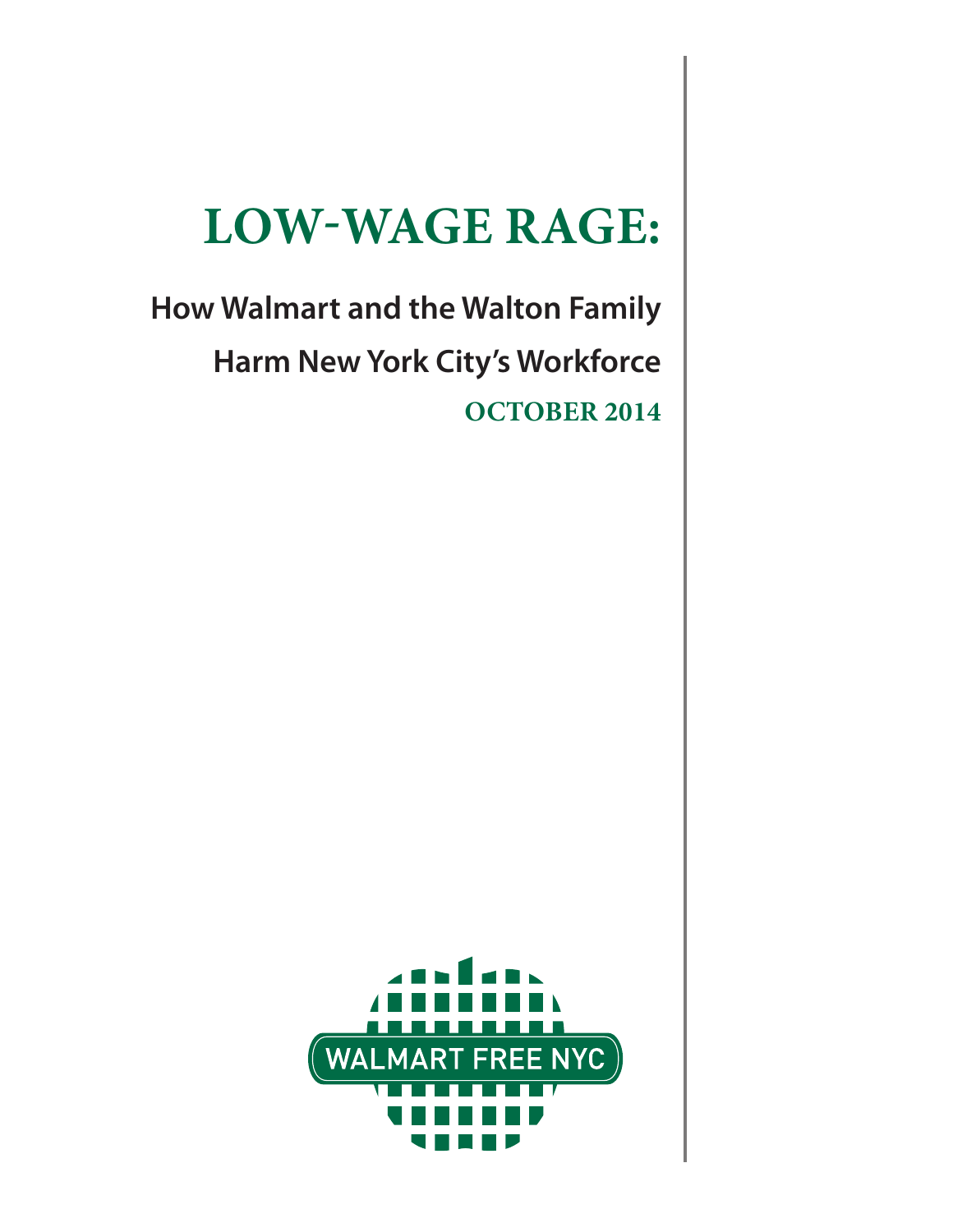*The Walmart economy - in which a few make billions, while millions are paid so little that they are unable to feed and clothe their families - is central to the inequality problem in the U.S.*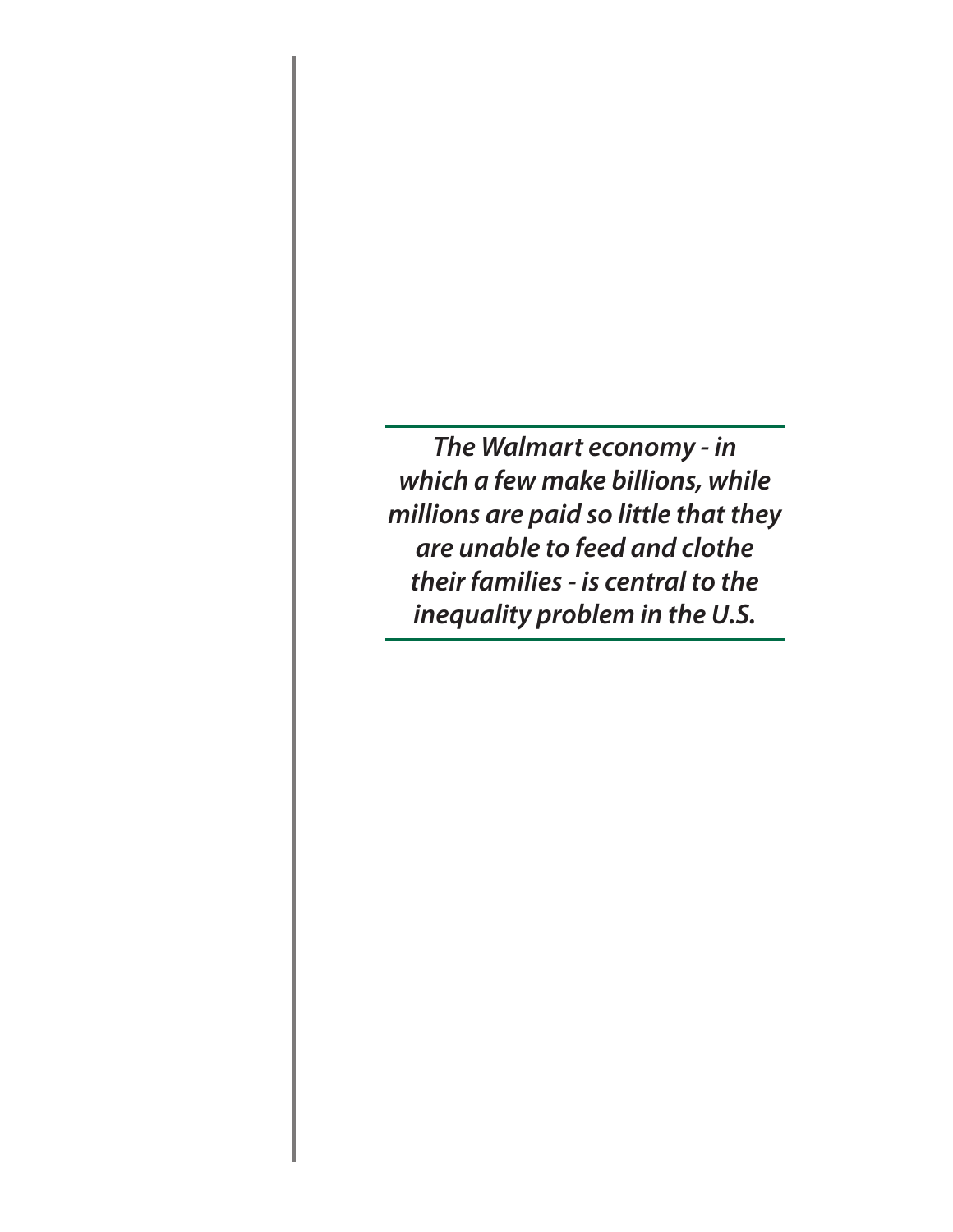## **OVERVIEW: WALMART HAS HURT OUR ECONOMY AND WORKING PEOPLE**

Walmart is the largest private employer in the United States, the largest employer of women in the country and the largest retailer in the world. The company sets the standards for the U.S. retail industry, which employs more Americans than any other sector of the economy.

The biggest challenges facing working families today in New York City – low wages and part time hours, unpredictable schedules and temporary jobs – can be traced back to Walmart.

Despite residents' successful efforts to keep Walmart stores out, Walmart's business model has been adopted by many nonunion retailers and employers here. Low pay, part-time hours, and erratic schedules are increasingly common across the five boroughs. Nearly half of all residents are poor or nearly poor, a number that has increased significantly in recent years.<sup>1</sup>

This report looks at how Walmart's business model has hurt the national economy and New York City's economy. It concludes that Walmart can afford to treat workers better, and offers specific recommendations for reform that Walmart and the Walton family are urged to embrace.

The Walton family, the richest family in America, is the billionaire family that owns Walmart, and the Walmart heir, Alice Walton, currently lives in a luxury condo in midtown Manhattan.

## **HOW THE WALMART BUSINESS MODEL CREATED THE WALMART ECONOMY**

Walmart is notorious for its low pay. Walmart workers average just \$8.81 hour<sup>2</sup>, or an annual salary of \$15,576, based on Walmart's definition of full-time.<sup>3</sup> Studies show that Walmart does in fact pay less than other retailers. It's a wage that keeps workers in poverty.

A 2005 study found that Walmart workers earn an estimated 12.4% less than retail workers as a whole and 14.5% less than workers in large retail in general.<sup>4</sup> A 2007 study which compared Walmart to other general merchandising employers found a wage gap of 17.4%.<sup>5</sup>

One crucial part of the Walmart business model is asserting maximum control over the lives of employees—even outside of working hours.

*Walmart is the largest private employer in the United States, the largest employer of women in the country and the largest retailer in the world. The company sets the standards for the U.S. retail industry, which employers more Americans than any other sector of the economy.*

<sup>1</sup> Inae Oh. "Half Of New York City Is Living In Near Poverty." The Huffington Post. 2014. 2 Making Change at Walmart. "Factsheet." http://makingchangeatwalmart.org/factsheet/.

<sup>3</sup> Walmart defines full-time employment as 34 hours per week. Making Change at Walmart. "Fact Sheet – Wages." http://makingchangeatwalmart.org/factsheet/walmartwatch-fact-sheets/fact-sheet-wages/.

<sup>4</sup> Arindrajit Dube and Steve Wertheim. "Walmart and Job Quality: What Do We Know and Should We Care?" Presentation at Center for American Progress. 2005.

<sup>5</sup> Making Change at Walmart. "Factsheet." http://makingchangeatwalmart.org/factsheet/.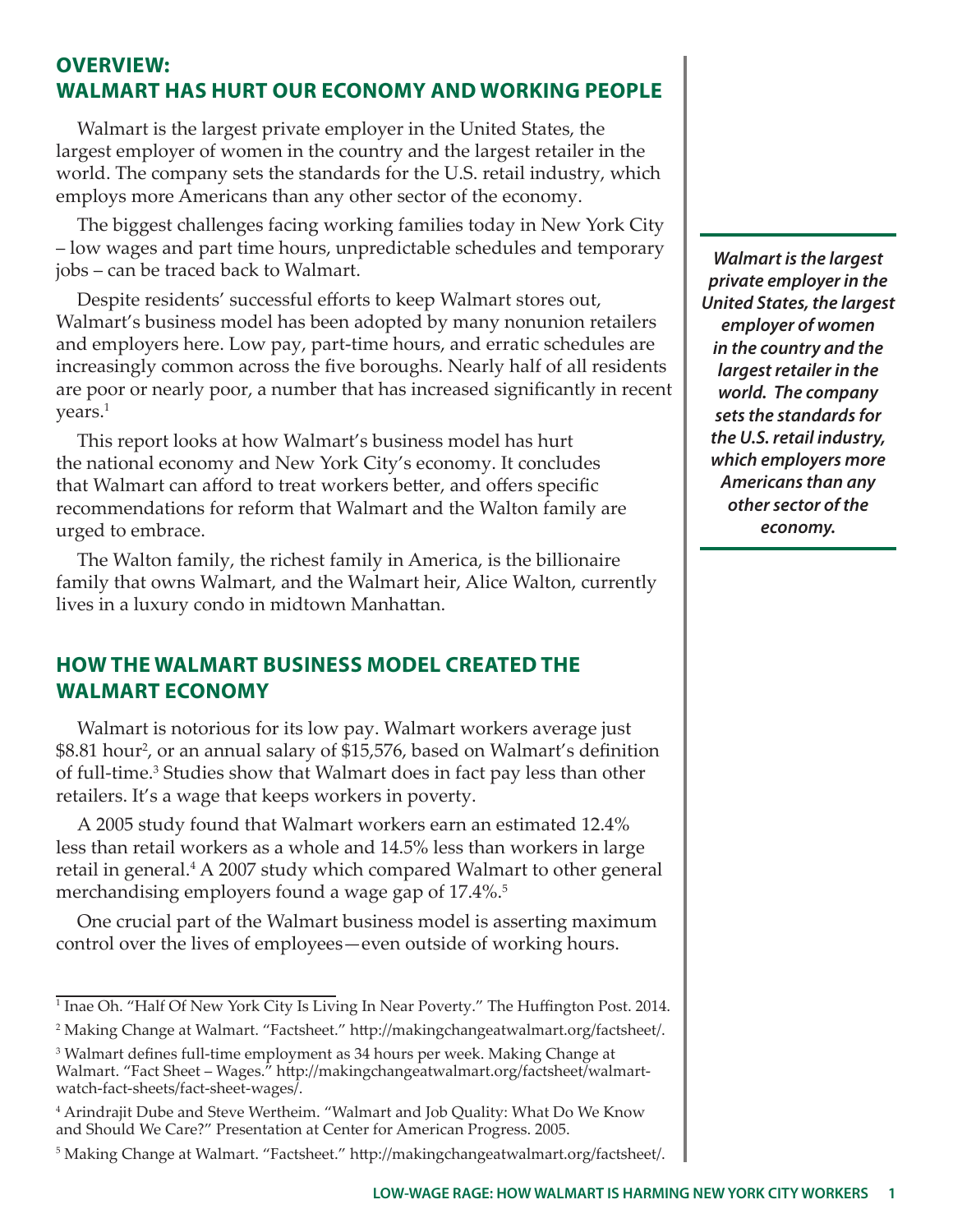*One crucial part of the Walmart business model is asserting maximum control over the lives of employees - even outside of working hours.*

Walmart actually led the way with "flexible scheduling," which the company began around 2006.<sup>6</sup> The approach subjects workers to a schedule that constantly changes.

At the same time, Walmart has increasingly shifted its workforce toward part-time and temporary work. Last year, the company intensified its hiring of temporary workers while continuing to deny full-time hours to many employees who want them.<sup>7</sup>

Current and former Walmart associates have come together as members of the Organization United for Respect at Walmart (OUR Walmart), to call for improvements at the company and respect on the job. They have repeatedly raised concerns about lack of full-time hours and Walmart's unpredictable scheduling practices.

Walmart and the Walton family have also asserted political power to push wages down and worsen conditions for workers economically. Both have participated in the right-wing American Legislative Exchange Council (ALEC), which has been leading national campaigns against raising the minimum wage and providing workers with overtime and paid sick days.<sup>8</sup> Although Walmart later withdrew from ALEC under public pressure, the Walton Family Foundation, run by Walmart's owners, has ignored calls to distance itself from ALEC.

Walton heirs Rob, Jim, and Alice control a majority stake in Walmart and have the power to turn 1.3 million jobs at the company into good jobs. Rob, Jim, and Rob's son-in-law, Greg Penner, hold three seats on the company's board of directors. Their own personal success has come at a price for America's working people, who have become more and more impoverished. Recently, the Walton family tightened its grip when Walmart spent \$6.6 billion on stock buybacks, a maneuver that increased earnings on dividends and consolidated Walmart ownership for Walton family members.<sup>9</sup> This action occurred despite poor company performance overall, with six consecutive quarters of falling or stagnant same-store sales. In other words, Walton family members gave themselves a raise and asserted more power over a floundering company.

Simply put, the Walmart economy is an economy with diminishing security for workers, in the form of low pay and insufficient, inconsistent hours, in which owners like the Walton family are positioned to increase their wealth to the tune of billions while keeping millions of workers in poverty and thus creating deeper inequality.

<sup>6</sup> Parija Bhatnagar. "Wal-Mart seeks to 'organize' labor its own way." CNNMoney. com. http://money.cnn.com/2006/04/25/news/companies/walmart\_labor/. 2006.

<sup>7</sup> Dhanya Skariachan & Jessica Wohl. "Exclusive - Wal-Mart's everyday hiring strategy: Add more temps." Reuters.com. 2013.

<sup>8</sup> Gordon Lafer. "The Legislative Attack on American Wages and Labor Standards, 2011–2012." Economic Policy Institute. 2013.

<sup>9</sup> Catherine Ruetschlin & Amy Traub. "A Higher Wage is Possible at Walmart." Demos. 2014.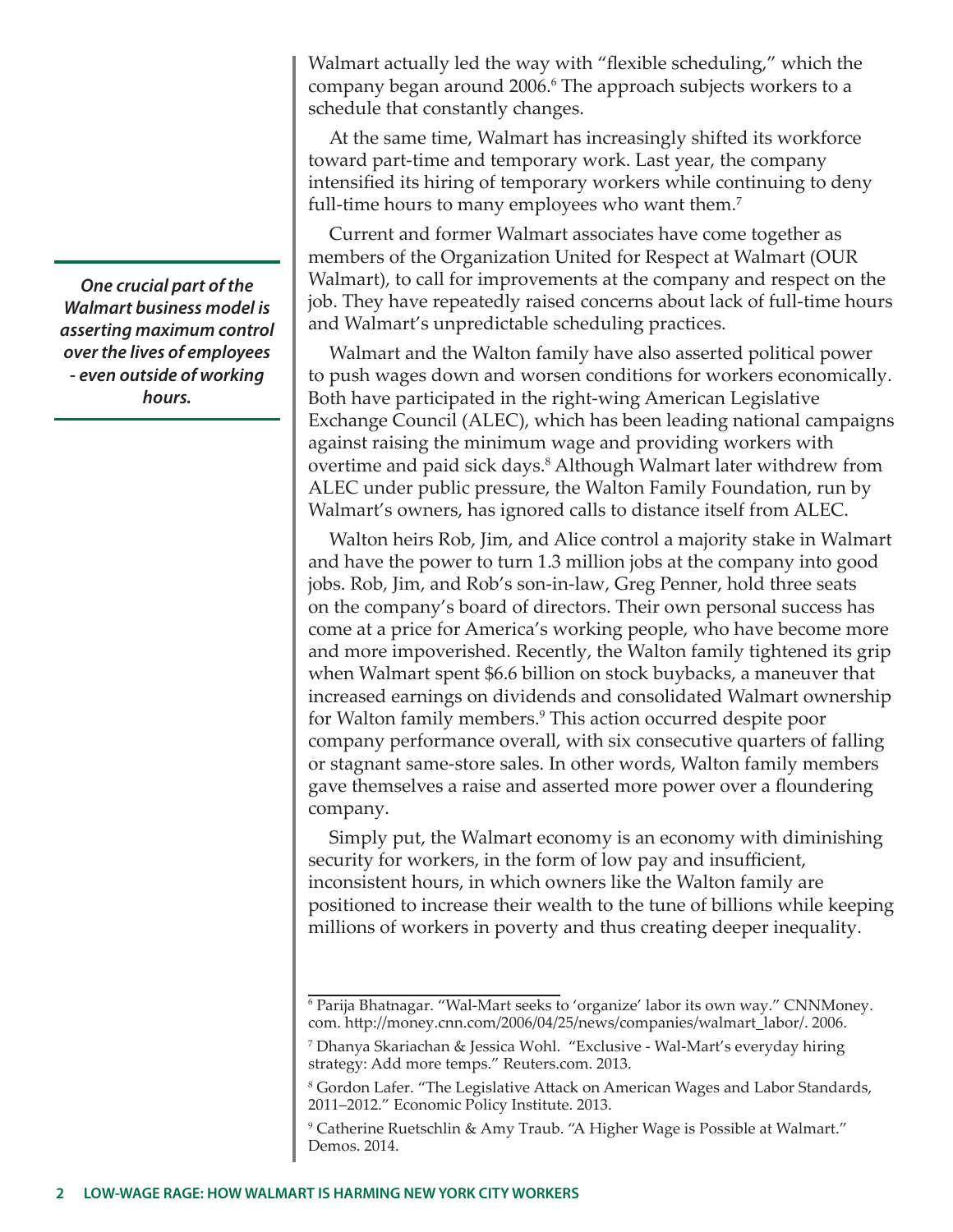#### **THE WALMART ECONOMY'S IMPACT ON THE NATIONAL ECONOMY**

#### **The Walmart Economy reduces wages and take-home pay as low-wage sectors grow**

Real wages for U.S. workers have fallen since the 1970s, and the uneven recovery from the recent recession has accelerated already rising inequality. During the recession (2008-2009), the economy lost more middle- and high-wage jobs than low-wage ones. However, during the recovery (2010-2014), low-wage employment has led growth: almost half of new jobs have paid under \$15 an hour.<sup>10</sup> Jobs that pay over \$15 an hour with full-time hours and benefits have declined at least 10% for all workers since 1979. But for the youngest and least educated workers, a good job is almost non-existent: about 1% had access to one in 2010, down 86% from three decades earlier.<sup>11</sup>

Retail workers' wages are barely keeping up with inflation, and are even falling in some cases. Data from the Bureau of Labor Statistics' Current Employment Statistics show that between 1990 and 2013, inflation-adjusted hourly wages for production and nonsupervisory workers in the retail industry nationwide rose by barely 2% and the corresponding number for supermarket workers actually decreased by 8% in inflation-adjusted terms. Over the same period, the inflation-adjusted hourly wages for production and nonsupervisory workers in the entire private sector increased by 11%.12

#### **Involuntary part-time hours and unpredictable schedules lead to low earnings**

One of the most disturbing trends for working families in poverty is involuntary part-time work. Across industries, but particularly in the retail sector, workers are increasingly facing part-time hours and unpredictable schedules. Since 2006, the retail and wholesale sector has cut one million full-time jobs while adding 500,000 part-time ones.<sup>13</sup> Part-time hours are not a choice for many people who seek full-time employment. Involuntary part-time employment increases poverty: in 2012, about 25% of part-time workers who wanted to work more hours

*One of the most disturbing trends for working families in poverty is involuntary part-time work.*

<sup>10</sup> National Employment Law Project. "The Low-Wage Recovery: Industry Employment and Wages Four Years into the Recovery." National Employment Law Project. 2014.

<sup>11</sup> John Schmitt & Janelle Jones. "Where Have All the Good Jobs Gone?" Center for Economic and Policy Research. 2012.

<sup>12</sup> BLS CES data for real (inflation-adjusted) hourly wages (in 1982-84 dollars) of production and nonsupervisory workers in entire private sector, Retail Trade (NAICS 44-45), and Grocery Stores (NAICS 445100) , available through database search on: http:// www.bls.gov/ces/.

<sup>13</sup> Anna Haley-Lock, Charlotte Alexander, and Nantiya Ruan. "Address Working Poverty by Promoting Work Hour Security in Low-Wage Hourly Jobs." SpotlightOnPoverty.org. http://www.spotlightonpoverty.org/users/spotlight\_on\_poverty/documents/Spotlight\_ Haley-Lock\_3282014.pdf. 2014.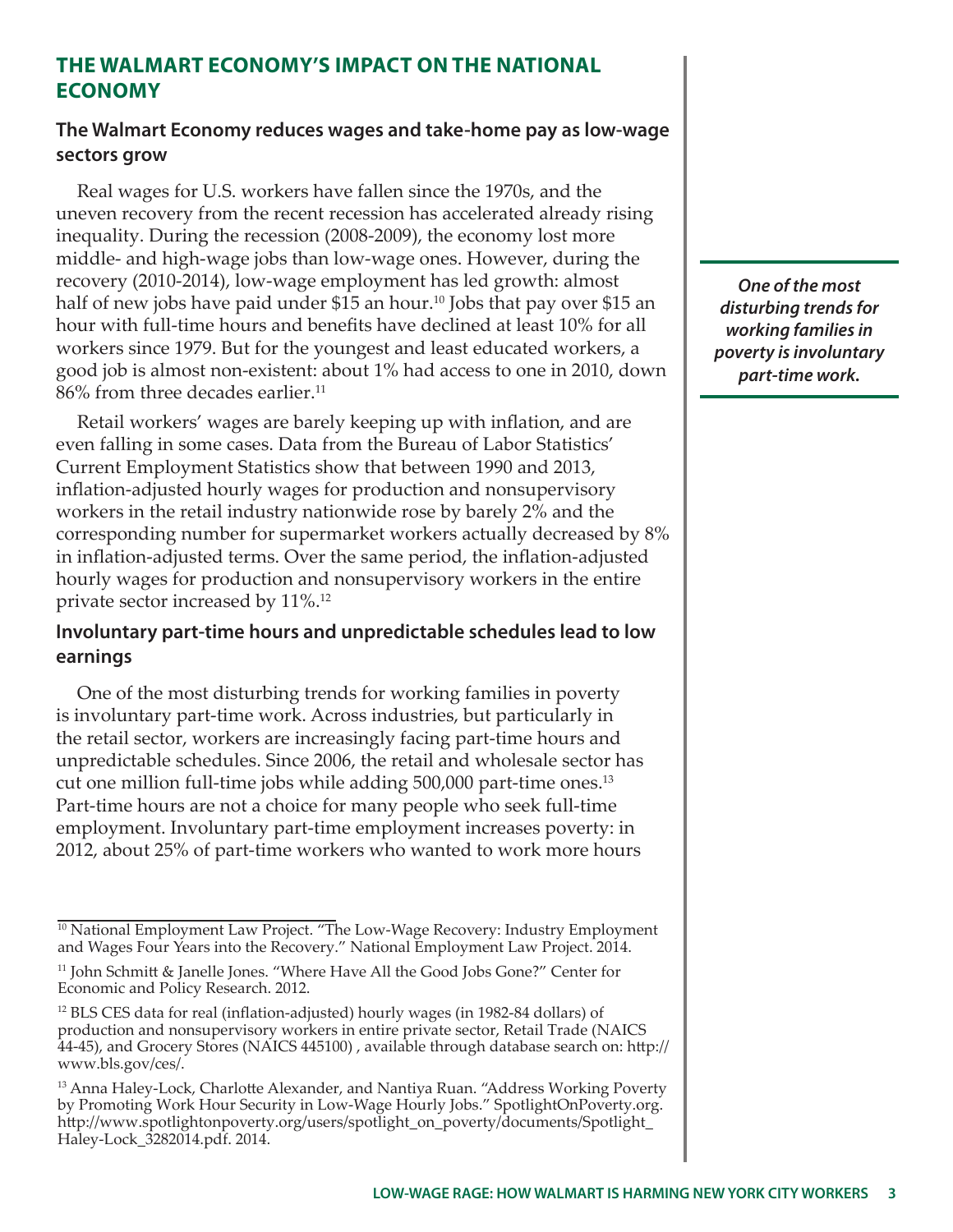*While most Walmart workers make less than \$25,000/ year, the Walton family earns more than \$25,000/ minute from their Walmart dividends alone.* 

resided in poverty, as compared to only 5% of full-time workers who live in poverty.<sup>14</sup>

Many hourly wage workers across industries also suffer from underemployment and unpredictable schedules, which are especially difficult for working mothers and fathers. A study by Susan Lambert at the University of Chicago found that low-wage workers are far more likely to face scheduling challenges compared to high-wage workers. Forty-four percent of retail workers do not have any control over their schedule, when only 18% of professionals face this problem. Half of retail workers receive their schedule one week or less in advance compared to 58% of professionals who receive a month or more notice of their schedule.15

Workers at Walmart face the same unfortunate reality of poverty wages and unpredictable scheduling that is throwing the entire economy off balance. This is why workers are calling on Walmart to commit to a minimum of \$25,000 a year and full-time work. Improving jobs at Walmart would strengthen the U.S. economy and open a path to the middle class for millions of working families.

### **Growing poverty is a consequence of the Walmart economy. Wealthy families like Waltons are getting richer as women and people of color are disproportionately earning less.**

Across the United States, workers are harmed by the Walmart business model. Between 2009 and 2011, nearly one-third of Americans fell below the poverty line for at least two months. Fifteen percent of Americans, more than 46 million people, now live beneath the federal poverty line.16 Millions more are relegated to low-wage, part-time jobs and struggling to make ends meet, just one paycheck or health emergency away from crisis.

Income inequality in the U.S. is now the highest since 1928. Following the recession, the middle class has increasingly disappeared from the U.S. economy. No family better illustrates this profound inequality than the Walton family, heirs to the Walmart fortune. Collectively, six Walmart heirs are worth \$146 billion, more than the worth of 43% of American families combined. While most Walmart workers make less than \$25,000 per year, the Walton family earns more than \$25,000 per minute from their Walmart dividends alone.<sup>17</sup>

<sup>17</sup> Walmart1percent.org. "The Walton Family: America's New Robber Barons." Walmart1percent.org. http://walmart1percent.org/how-rich-are-the-waltons/.

<sup>&</sup>lt;sup>14</sup> Rebecca Glauber. "Wanting More But Working Less: Involuntary Part-Time Employment And Economic Vulnerability." University of New Hampshire. 2013.

<sup>15</sup> Susan Lambert, Peter Fugiel, & Julia Henley. "Precarious Work Schedules among Early-Career Employees in the U.S.: A National Snapshot." University of Chicago. 2014.

<sup>&</sup>lt;sup>16</sup> Brad Plumer. "One in three Americans slipped below the poverty line between 2009 and 2011." The Washington Post Wonkblog. http://www.washingtonpost.com/ blogs/wonkblog/wp/2014/01/08/one-in-three-americans-slipped-below-the-povertyline-between-2009-and-2011/. 2014.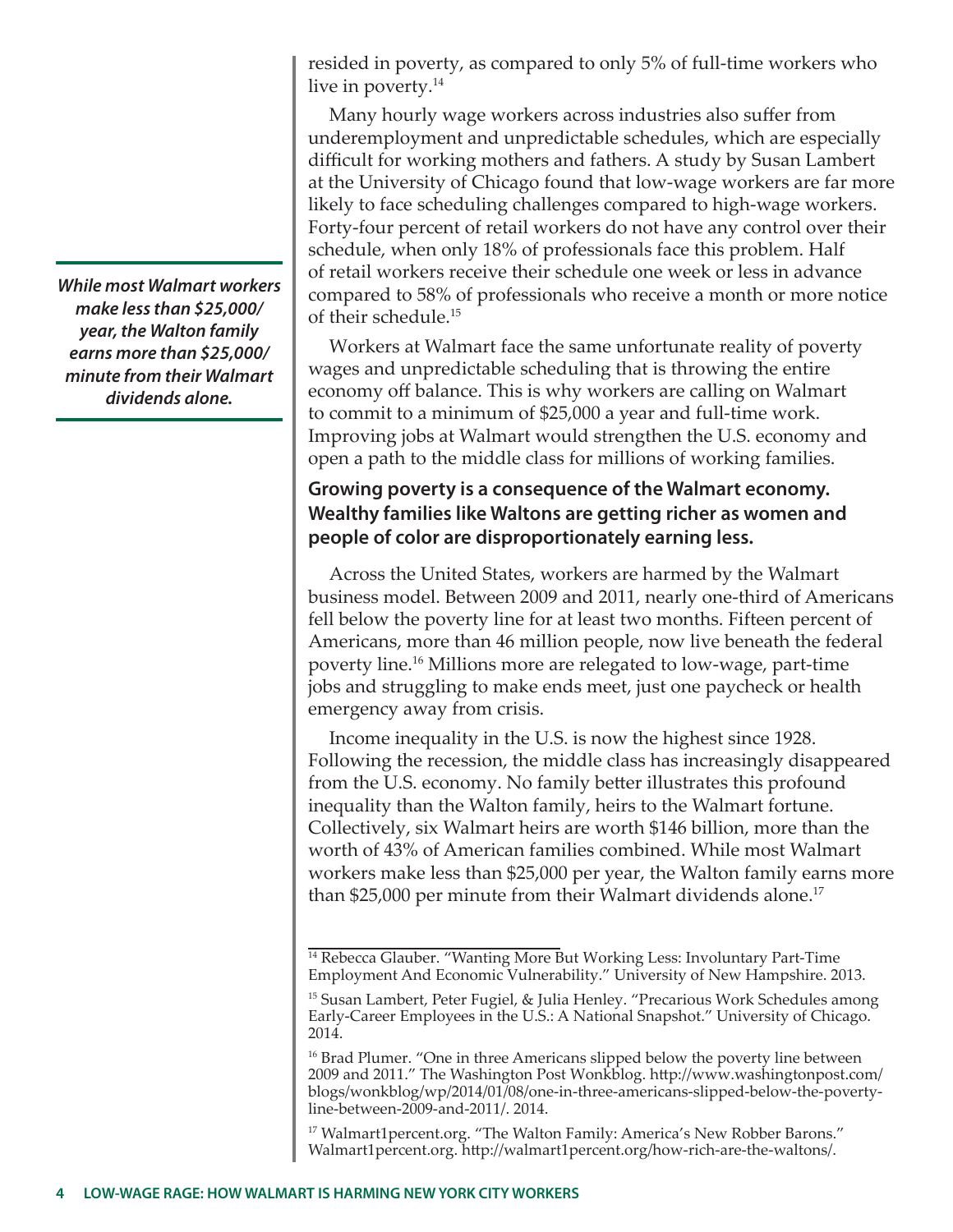The Walmart economy has also exacerbated wage disparities: women and people of color earn less than their white male workers. For example, in 2012, Florida women filed a class action suit against Walmart for pay discrimination and lack of promotions,<sup>18</sup> but Walmart has displayed a history of sex discrimination.<sup>19</sup> And 40% of African-American part-time retail workers would like to work full-time if they could get the hours. Walmart's low wages are not good for any workers, but minorities are disproportionately represented in low-paying positions. While people of color made up 37% of Walmart's US workforce in 2012, only 27% of firstand mid-level officials and managers were minorities.<sup>20</sup>

#### **THE WALMART ECONOMY IN NEW YORK STATE AND NEW YORK CITY**

 The consequences of the Walmart economy in New York are dire, as New Yorkers hold the dubious distinction of living in the state and city with the greatest income inequality in the country.<sup>21</sup> The Walmart economy is growing in New York, where part-time hours, low pay, erratic scheduling, and lack of opportunities are increasingly common.

Already Walmart is one of the two top retail employers in the state, $2^2$ and it is growing. In six years, from 2008 to 2014, the number of Walmart stores (including Sam's Clubs) statewide increased by 18%.<sup>23</sup> Further underscoring the city's shift toward greater inequality, Alice Walton, Sam and Helen Walton's only daughter, now worth more than \$35 billion, recently purchased a \$25 million condo on the Upper East Side.

A consequence of such strident Walmart growth is that the New York state economy has added more and more low-wage employment. Lowwage jobs, most of which are in the retail and restaurant industries, "will make it hard to build a stable future for working New Yorkers."<sup>24</sup> In 2012, retail and food service work represented 20% of overall employment in the state, but workers took home less than 10% of total wages. By comparison, those in finance and insurance took home wages over three

*New Yorkers hold the dubious distinction of living in the state and city with the greatest income inequality in the country.*

<sup>&</sup>lt;sup>18</sup> Ariel Barkhurst. "11 Florida women sue Wal-Mart for discrimination." Sun Sentinel. 2012.

<sup>&</sup>lt;sup>19</sup> Amanda Reed. "Walmart and Sex Discrimination." National Organization for Women. http://now.org/blog/walmart-and-sex-discrimination/. 2013.

<sup>&</sup>lt;sup>20</sup> Making Change at Walmart. "Facts: People of Color." http://makingchangeatwalmart. org/people-of-color/. 2012.

<sup>&</sup>lt;sup>21</sup> Fiscal Policy Institute. "Pulling Apart: The Continuing Impact of Income Polarization in New York State." Fiscal Policy Institute. 2012.

<sup>&</sup>lt;sup>22</sup> New York State Department of Labor. "New York's Largest Private Sector Employers." NYS DOL. http://labor.ny.gov/stats/nys/Largest-private-sector-employers-NYS.shtm. 2013.

<sup>23</sup> Analysis of data from Chain Store Guide, 2008 to 2014. https://www.chainstoreguide. com/.

<sup>24</sup> Fiscal Policy Institute. "The State of Working New York 2013: Workers Are Paying a High Price for Persistent Unemployment." Fiscal Policy Institute. 2013.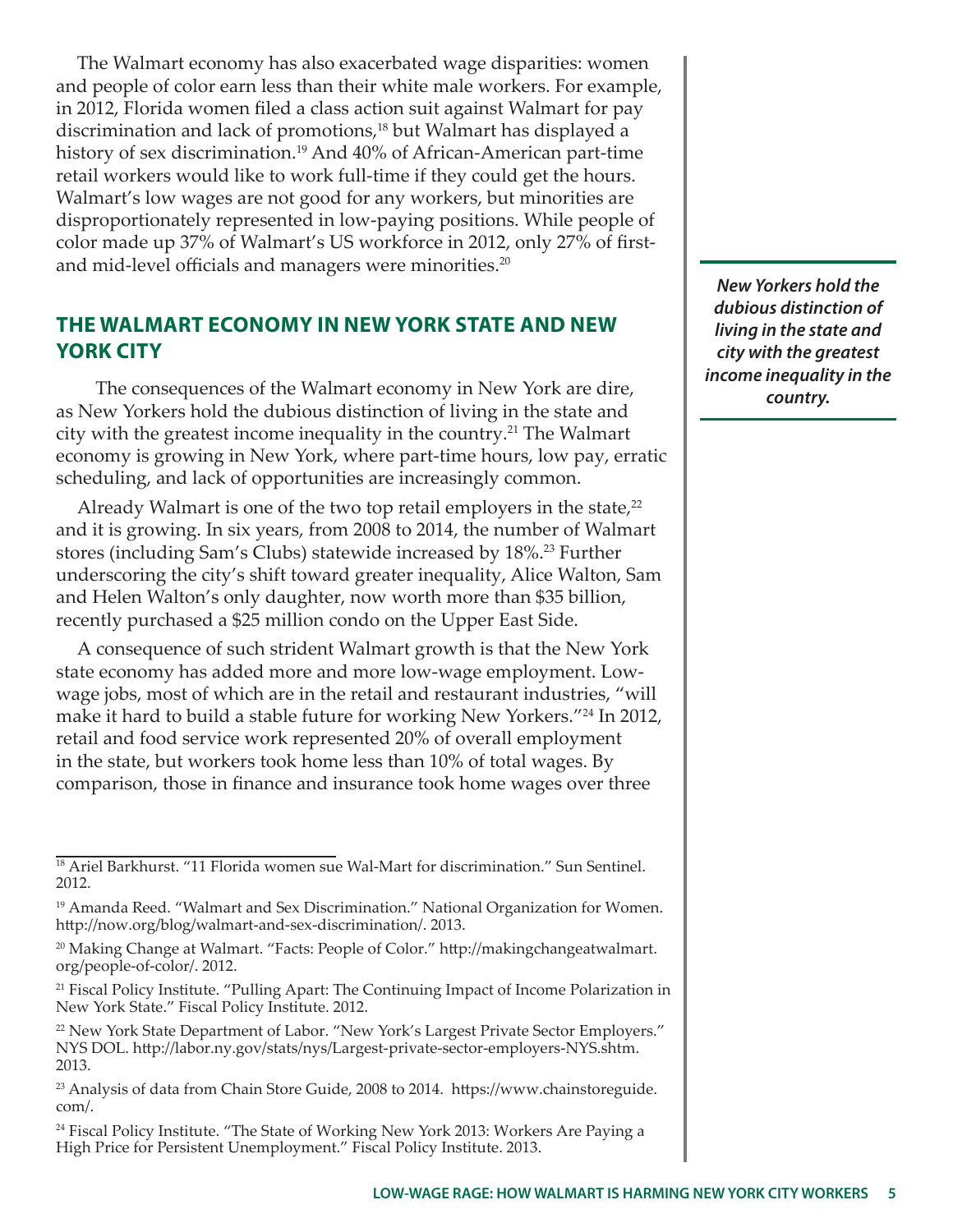times their representation in the workforce.<sup>25</sup>

As for New York City, the Walmart economy has meant almost a million working New Yorkers can't manage to pay their rent, put food on the table, or provide for their children. In fact, one in ten New Yorkers works but remains in poverty.<sup>26</sup>

New Yorkers suffer at the hands of the Walmart business model. For example, low-wage work is on the rise in the New York metro area. According to the Bureau of Labor Statistics (BLS), total employment in the New York metro area grew by 10% between 1990 and 2013. Over the same period, employment in retail as a whole in the metro area grew by 13%, and employment in grocery stores grew by 26%.27 Wages also suffered: from 1990 to 2010, "inflation-adjusted median hourly wages declined by 7 percent, despite the fact that NYC's real GDP per capita rose by nearly 40 percent."28

Most job growth over the past decade has occurred in the low-wage food service and retail trade industries, especially since the recession ended. Since 2000, the New York City economy lost a net of 66,000 middle- and high-wage jobs. During the same time, 323,000 low-wage jobs were added.<sup>29</sup> This trend is expected to continue,<sup>30</sup> which is why the quality of these jobs is so important. Eight of the ten occupations expected to add the most net jobs in New York City over the next decade have median annual wages of less than \$30,000."31

#### **New York City workers have experienced declines in real wages and a reduction in take-home earnings as low-wage sectors grow**

Many retail workers in the New York metropolitan area are in lowwage jobs. The Bureau of Labor Statistics Occupational Employment Statistics (OES) survey reports data on employment and wages of workers by occupation. According to the 2013 OES data, retail cashiers in the New York metro area earned a median hourly wage of \$9.07.<sup>32</sup>

<sup>28</sup> FPI: Low-Wage Workers and the High Cost of Living in New York City (2014).

<sup>29</sup> FPI: Low-Wage Workers and the High Cost of Living in New York City (2014).

<sup>30</sup> Bureau of Labor Statistics, U.S. Department of Labor. Occupational Outlook Handbook, 2014-15 Edition, Retail Sales Workers, on the Internet at http://www.bls. gov/ooh/sales/retail-sales-workers.htm (visited October 13, 2014).

<sup>31</sup> FPI: Low-Wage Workers and the High Cost of Living in New York City (2014).

 $32$  May 2013 BLS Occupational Employment Statistics (OES) data for median hourly wages of Cashiers, Occupation Code 41-2011, in New York-White Plains-Wayne, NY-NJ Metropolitan Division, available (as a zip file, along with entire Metropolitan and Nonmetropolitan Area Occupational Employment and Wages data) at: http://www. bls.gov/oes/.

*...the Walmart economy has meant almost a million working New Yorkers can't manage to pay their rent, put food on the table, or provide for their children.*

<sup>&</sup>lt;sup>25</sup> New York State Assembly Ways and Means Committee Staff. "New York State Economic Report." New York State Assembly. 2014.

<sup>26</sup> ALIGN. "Poverty in New York City." ALIGN. http://www.alignny.org/wp-content/ uploads/2012/09/NYC-Poverty-Report-2012.pdf. 2012.

<sup>&</sup>lt;sup>27</sup> Bureau of Labor Statistics (BLS)Current Employment Statistics (CES) State and Area Employment data for New York-Northern New Jersey-Long Island, NY-NJ-PA Metropolitan Statistical Area MSA, for Total Nonfarm Employment, Retail Trade (NAICS 44-45), and Grocery Stores (NAICS 445100), available through database search on: http://www.bls.gov/sae/.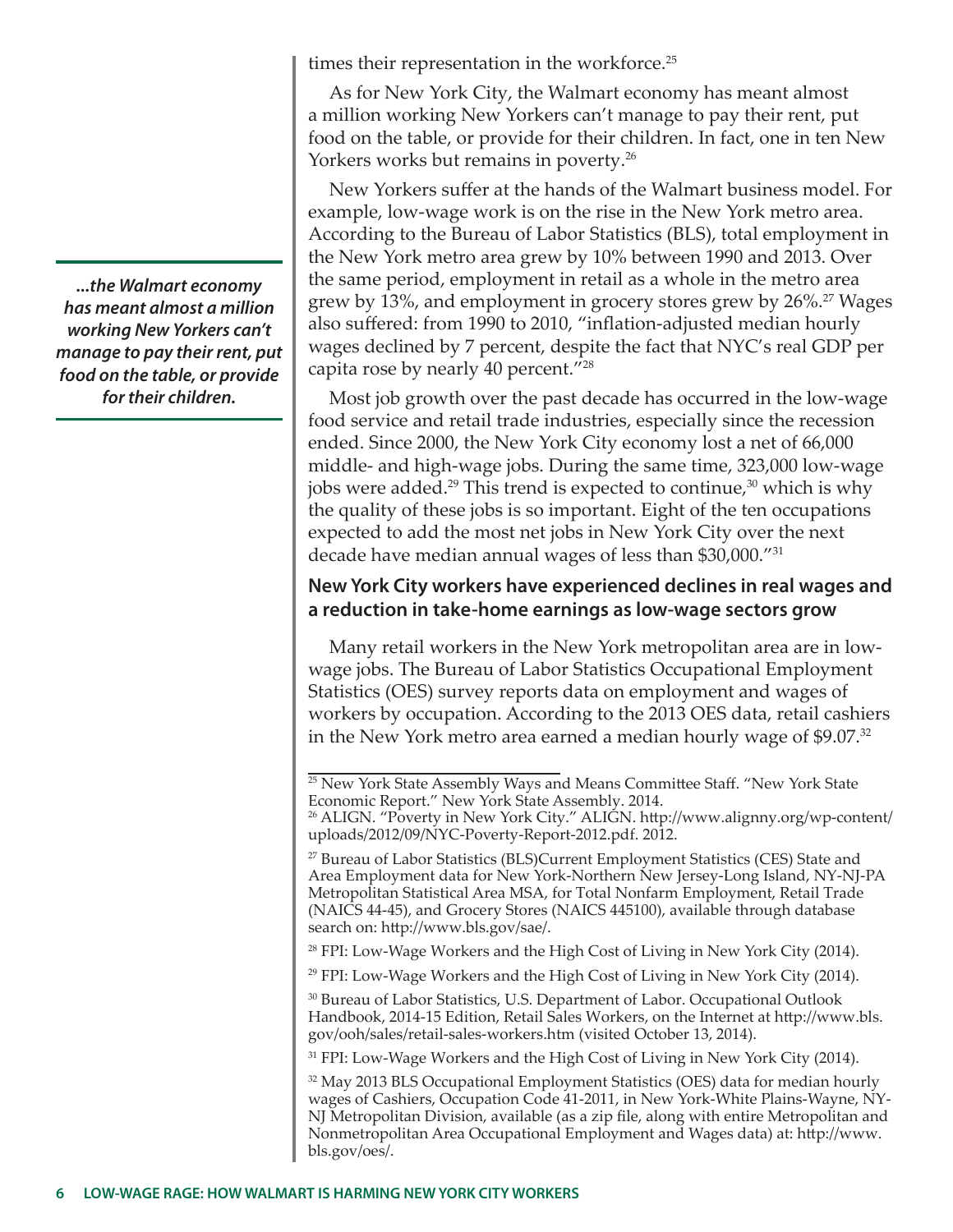According to another BLS source, CES, the weekly average hours worked in the retail industry in 2013 was 30.<sup>33</sup> A cashier who works 30 hours a week at \$9.07/hour, year-round (for 52 weeks), will have an annual beforetax income of \$14,149. Note that this calculation is based on the median wage, meaning that half of the  $108,000$  cashiers<sup>34</sup> in the metropolitan area would earn less than \$14,149 annually if they worked 30 hours a week year-round, neither of which is guaranteed.

#### **Forced part-time hours are on the rise in New York City**

 Part-time hours are increasingly the norm in New York City, much like they are at Walmart. In the retail sector, a recent study showed that only 40% of workers in New York City have a set minimum number of hours.<sup>35</sup> Half of part-timers surveyed want full-time work, and fully one quarter are assigned on call shifts. Forced part-time work in New York is on the rise: in the last ten years, the number of involuntary part-time has increased three fold.<sup>36</sup> These practices often lead to poverty earnings regardless of hourly pay; many workers want and need full-time hours.

### **In the Walmart economy, wealthy families such as the Waltons accumulate more and more wealth. Women and people of color are disproportionately left behind**

These low-wage jobs cannot support families. The Department of Health and Human Services (HHS) has set the 2014 Federal Poverty Level Guideline for a single-person household at \$11,670, and for a family of two at \$15,730. Therefore, a cashier earning \$14,149 annually will be below the Federal Poverty Level if he or she is a single parent with a child, and 21% above the Federal Poverty Level if they do not have a family to support.

In either case, they would qualify for Medicaid (since households with incomes up to 125% of the Federal Poverty Level qualify). And because the Federal Poverty Level Guideline is a one-size-fits-all guideline for the lower 48 states, it does not take into account the very high cost of living in the New York metro area.

 Women and people of color are consistently behind white male workers in terms of advancement, benefits, and wage parity due to higher representations in the Walmart economy.

*In the Walmart Economy, wealthy families such as the Waltons accumulate more and more wealth. Women and people of color are disproportionately left behind.*

<sup>&</sup>lt;sup>33</sup> BLS CES data for average weekly hours worked in 2013 by production and nonsupervisory workers in Retail Trade (NAICS 44-45), available through database search on: http://www.bls.gov/ces/.

<sup>34</sup> May 2013 BLS Occupational Employment Statistics (OES) data for number of Cashiers, Occupation Code 41-2011, in New York-White Plains-Wayne, NY-NJ Metropolitan Division, available (as a zip file, along with entire Metropolitan and Nonmetropolitan Area Occupational Employment and Wages data) at: http://www.bls.gov/oes/.

<sup>35</sup> Stephanie Luce, Sasha Hammad & Darrah Sipe. "Short Shifted." Murphy Institute, City University of New York & Retail Action Project Retail, Wholesale and Department Store Union. 2014.

<sup>36</sup> Stephanie Luce, Sasha Hammad & Darrah Sipe. "Short Shifted." Murphy Institute, City University of New York & Retail Action Project Retail, Wholesale and Department Store Union. 2014.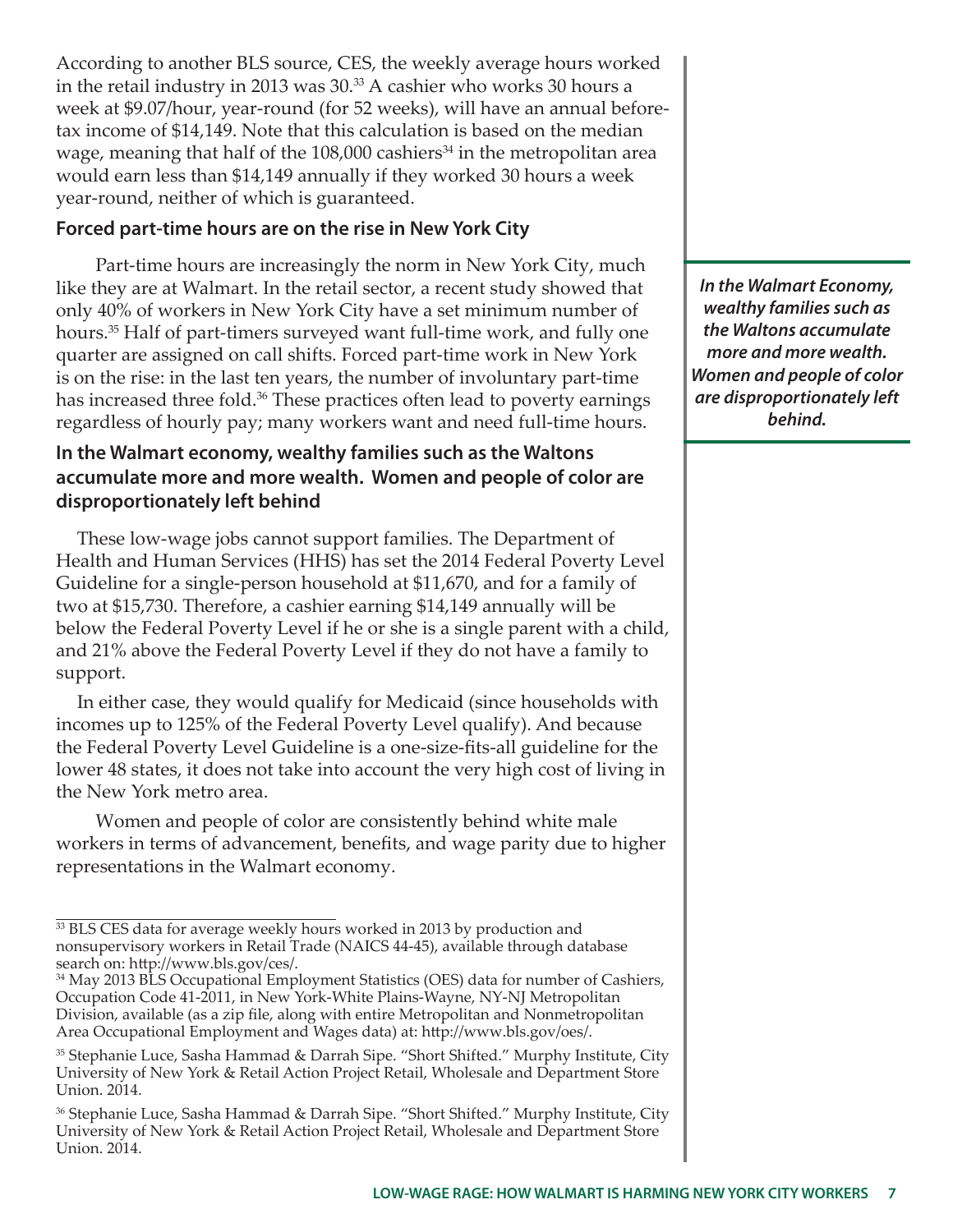One-and-a-quarter million workers, or 37 percent of all wageearners in New York City, are paid less than \$15 an hour, an amount that is considered "low-wage". Half of all black and Latino workers are low-wage by this standard, while 23 percent of non-Hispanic whites and 34 percent of Asian wage-earners are low-wage.<sup>37</sup>

In addition, more workers are dealing with erratic scheduling that makes it harder for retailer workers to secure full-time hours and balance work with their personal and family lives.

New York City is where the national crisis of income inequality is most extreme. It is increasingly a city of the very rich and very poor, a city with a growing number of billionaires and a growing number of low-wage fast-food workers and retail workers who can barely survive.

### **WALMART CAN AFFORD TO DO BETTER**

Walmart can afford to pay its workers more. A 2013 report from Demos, a nonpartisan policy and research organization, found that Walmart can increase wages of its lowest-paid workers without raising prices. Instead of spending \$6.6 billion to buy back shares of its own stock, Walmart can redirect those resources toward an across-the-board wage increase that would enable all of its employees to earn at least \$25,000 per year. This is the salary level Walmart workers have been demanding in recent years and have highlighted in workplace strikes.<sup>38</sup>

> *Walmart can increase wages of its lowest-paid workers without raising prices.*

<sup>&</sup>lt;sup>37</sup> James A. Parrott. "Low-Wage Workers and the High Cost of Living in New York City." Fiscal Policy Institute. 2014.

<sup>&</sup>lt;sup>38</sup> Catherine Ruetschlin & Amy Traub "A Higher Wage is Possible at Walmart." Demos. 2014.

<sup>39</sup> James A. Parrott. "Low-Wage Workers and the High Cost of Living in New York City." Fiscal Policy Institute. 2014.